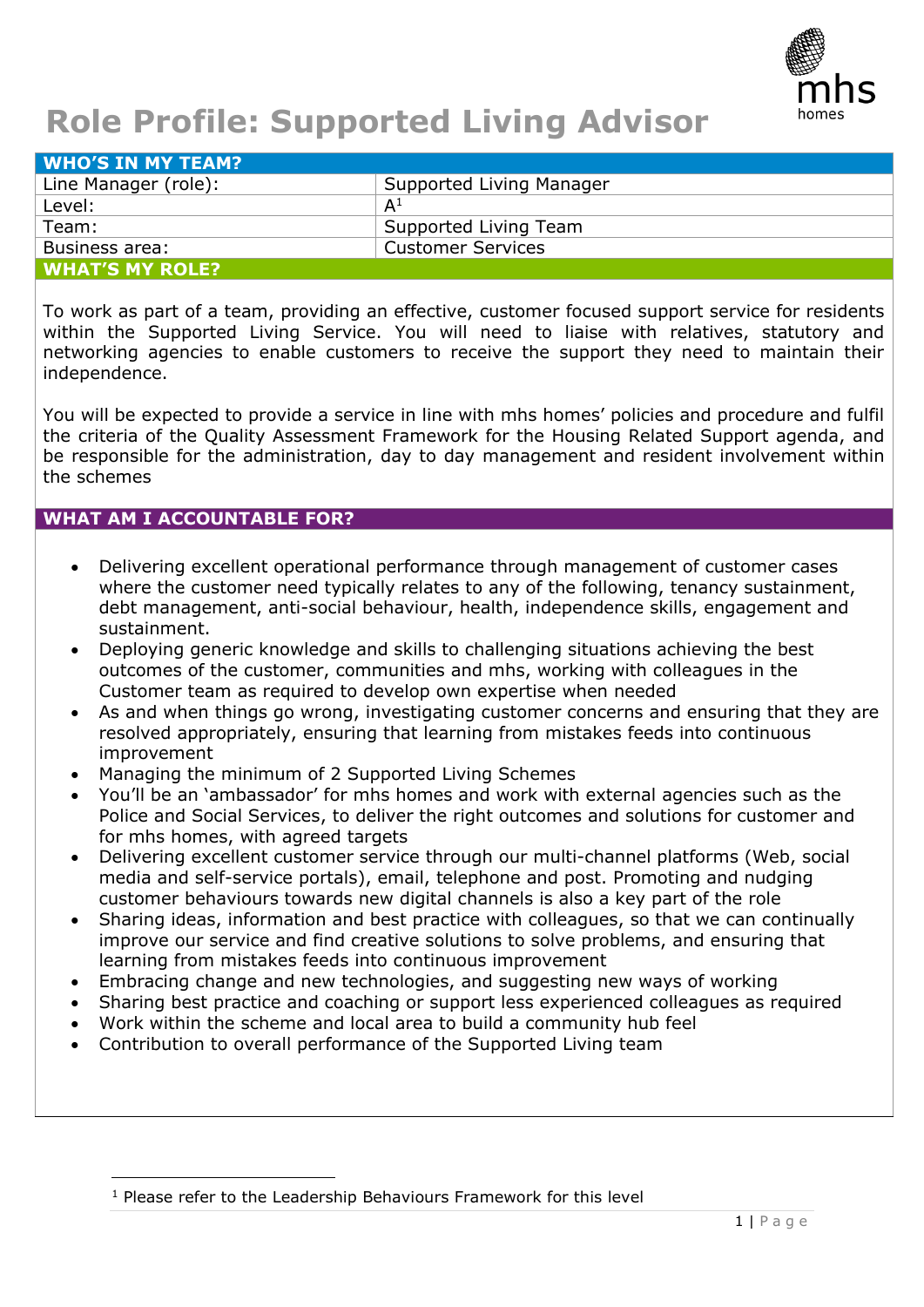## **WHAT WILL I BRING TO THE ROLE?**

#### What's essential:

Experience of working within housing, or with people in housing need, in some or all of the following disciplines:

- Debt and welfare, benefits advice
- Decant development schemes
- Tenancy sign up
- Tenancy management
- Tenancy sustainment
- Anti-Social behaviour
- Resident involvement
- Housing need
- Thorough knowledge of relevant legislation in area of expertise
- Strong customer management and relationship skills
- Track record of effectively managing a portfolio of cases
- Working effectively with colleagues across the business, and with external stakeholders
- Driving Licence, and use of a car for work purposes

| <b>BUDGETARY RESPONSIBILITIES:</b>                         |                |  |
|------------------------------------------------------------|----------------|--|
| Headcount:                                                 | Not applicable |  |
| Financial (operational / capital):                         | Not applicable |  |
| Other, if applicable:                                      |                |  |
| <b>ESSENTIAL QUALIFICATIONS:</b>                           |                |  |
|                                                            |                |  |
| Health and Social Care Level 3, or willing to work towards |                |  |

*Version number: 2.0 (November 2021)*